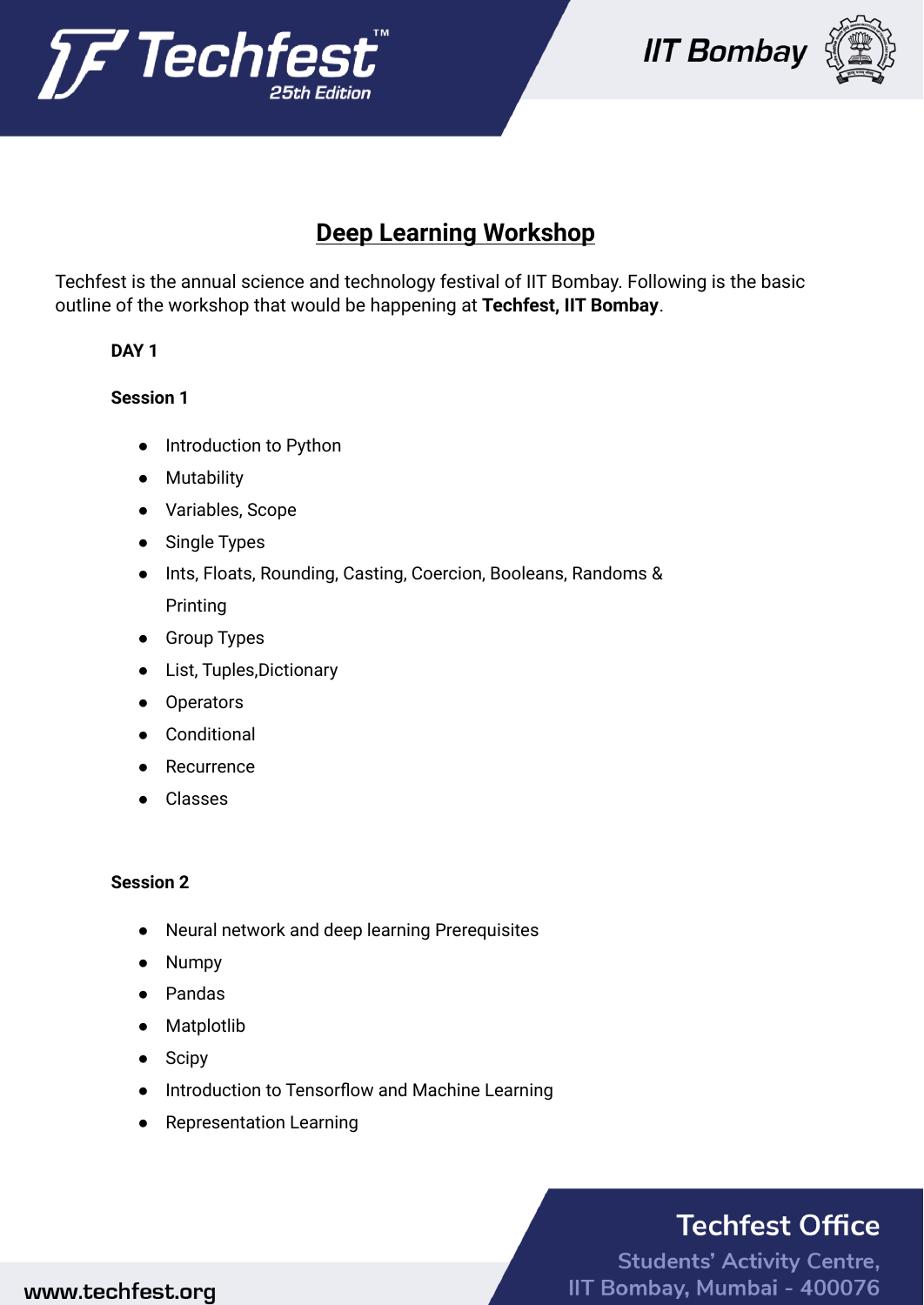





- **Neural Networks Introduced**
- Introducing TensorFlow
- Tensors

#### **DAY 2**

#### **Session 1**

- Linear Regression with Single Neuron
- Learning Algorithm
- Individual Neuron
- Linear Regression
- Learning XOR
- XOR Trained
- Neural Networks and Deep Learning
- Operation of a Single Neuron
- The Activation Function
- Training a Neural Network: Back Propagation
- Automobile Price Prediction Exploring the Dataset
- Automobile Price Prediction Using TensorFlow for Prediction
- Hyperparameters
- Preventing Overfitting

# **Techfest Office**

**Students' Activity Centre,** IIT Bombay, Mumbai - 400076